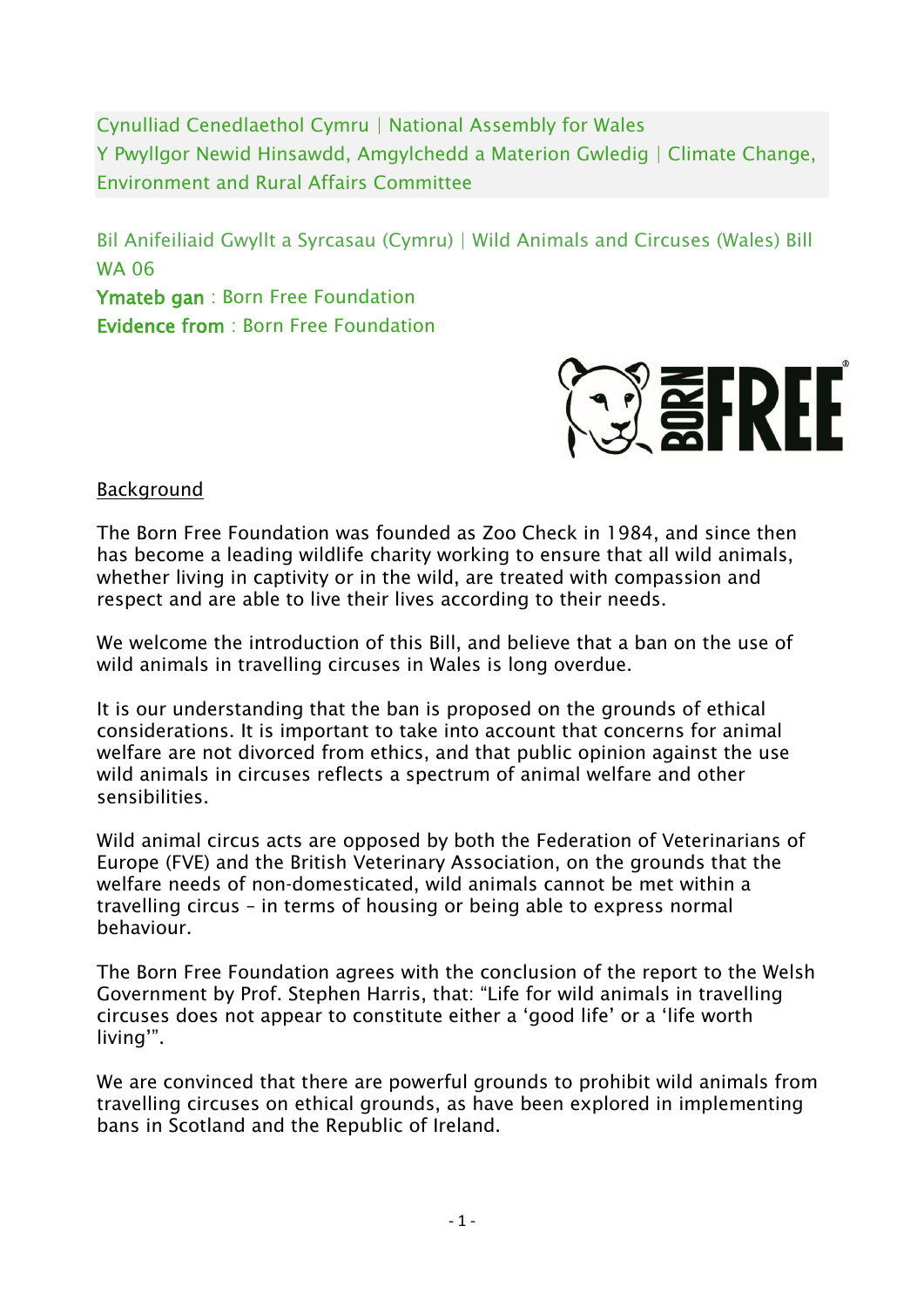## Public opinion

- *2010 - Defra Public Consultation* 94.5% of respondents considered a ban on the use of wild animals in circuses the best option to achieve better welfare standards
- *2018 - Survey for the Born Free Foundation 16.9.18*  79.77% of UK respondents agree with statement: "wild animals in circuses should be banned"

## Definition of circus

Born Free believes that there a clear need for a definition of "circus" / "travelling circus", either on the face of the Bill or in statutory guidance.

This is an area for particularly careful scrutiny, in order to make a clear distinction between travelling circuses and mobile animal exhibits. The latter are also worthy of consideration in relation to ethical and animal welfare concerns, but we consider that the best course of action is to restrict the current Bill to travelling circuses.

In particular, there may be a need to distinguish between the use of animals in itinerant shows (where the animals live "on the road", as in a circus), and in shows that return to a home base daily or after a few days.

## Definition of wild animal

We are convinced that the definition of wild animal in the Zoo Licensing Act 1981 ("animals not normally domesticated in Great Britain") is sound and practicable, and should be employed in this case; Defra's Guidance on interpreting this definition is particularly helpful (see Annex A, "Zoo Licensing Act 1981 Guide to the Act"s provisions", Defra 2012).

# Scope of proposed ban

We are convinced that the "use" of wild animals in travelling circuses should include not only performance and exhibition, but also keeping wild animals within a circus or taking wild animals on tour with a circus. There is a risk that it will be impossible to police the ban if circuses are permitted to have wild animals on tour, and there will be legal considerations over whether or not these animals are considered to be "exhibited". Objections to using wild animals in travelling circuses stem, in part, from the repeated travel that to which the animals are subjected: this would remain a feature of these animals lives unless the ban also applies to taking animals on the road.